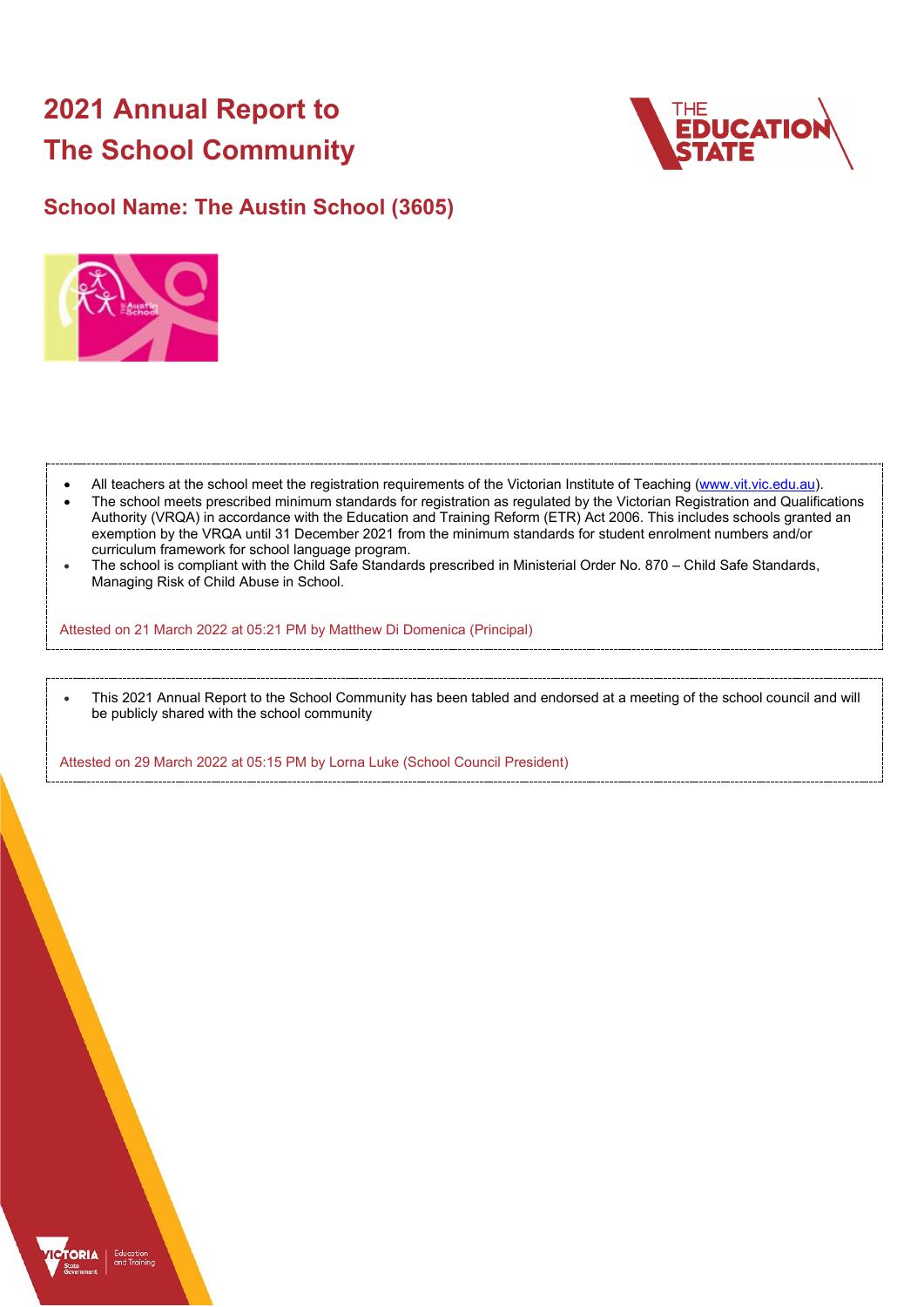

# How to read the Annual Report

## What does the *'About Our School'* commentary section of this report refer to?

The 'About our school' commentary provides a brief background on the school, an outline of the school's performance over the year and future directions.

The 'School Context' describes the school's vision, values and purpose. Details include the school's geographic location, size and structure, social characteristics, enrolment characteristics and special programs.

The 'Framework for Improving Student Outcomes (FISO)' section includes the improvement initiatives the school has selected and the progress they have made towards achieving them through the implementation of their School Strategic Plan and Annual Implementation Plan.

## What does the *'Performance Summary'* section of this report refer to?

The Performance Summary includes the following:

#### **School Profile**

- student enrolment information
- the school's 'Student Family Occupation and Education' category
- a summary of parent responses in the Parent Opinion Survey, shown against the statewide average for Specialist schools
- school staff responses in the area of School Climate in the School Staff Survey, shown against the statewide average for Specialist schools

#### **Achievement**

• English and Mathematics for Teacher Judgements against the curriculum

#### **Engagement**

Student attendance and engagement at school, including:

• how many exiting students go on to further studies or full-time work

Results are displayed for the latest year and the average of the last four years (where available).

## Considering COVID-19 when interpreting the Performance Summary

The Victorian community's experience of COVID-19, including remote and flexible learning, had a significant impact on normal school operations in 2020 and 2021. This impacted the conduct of assessments and surveys. Readers should be aware of this when interpreting the Performance Summary.

For example, in 2020 and 2021 school-based surveys ran under changed circumstances. Absence data may have been influenced by local processes and procedures adopted in response to remote and flexible learning.

Schools should keep this in mind when using this data for planning and evaluation purposes.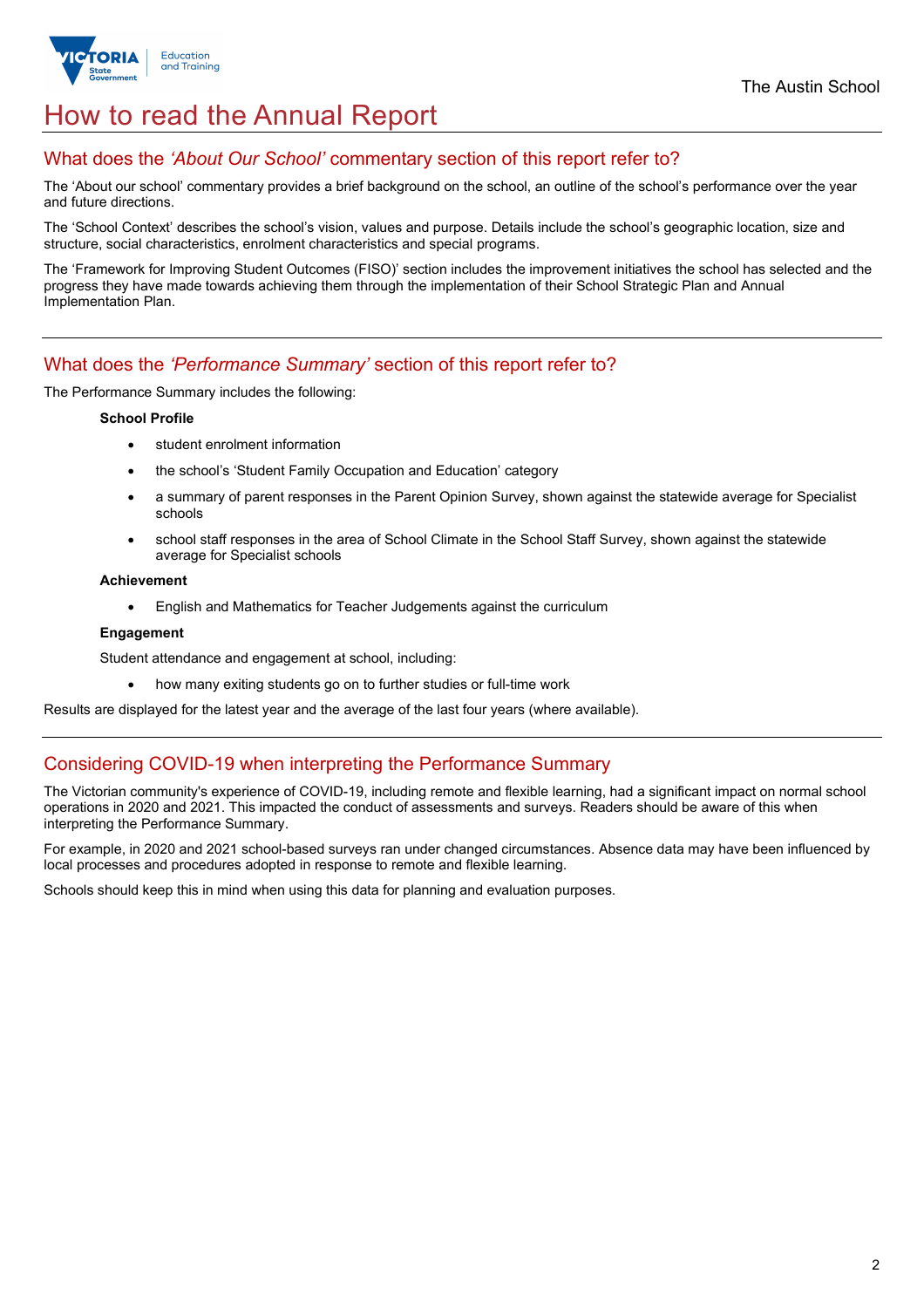

# How to read the Annual Report (continued)

## What does *'NDP'* or '*NDA*' mean?

'NDP' refers to no data being published for privacy reasons or where there are insufficient underlying data. For example, very low numbers of participants or characteristics that may lead to identification will result in an 'NDP' label.

'NDA' refers to no data being available. Some schools have no data for particular measures due to low enrolments. There may be no students enrolled in some year levels, so school comparisons are not possible.

Note that new schools only have the latest year of data and no comparative data from previous years. The Department also recognises unique circumstances in Specialist, Select Entry, English Language, Community Schools and schools that changed school type recently, where school-to-school comparisons are not appropriate.

## What is the *'Towards Foundation Level Victorian Curriculum'*?

The Victorian Curriculum is assessed through teacher judgements of student achievement based on classroom learning.

The 'Towards Foundation Level Victorian Curriculum' is integrated directly into the curriculum and is referred to as 'Levels A to D'.

'Levels A to D' may be used for students with disabilities or students who may have additional learning needs

'Levels A to D' are not associated with any set age or year level that links chronological age to cognitive progress (i.e., there is no age expected standard of achievement for 'Levels A to D').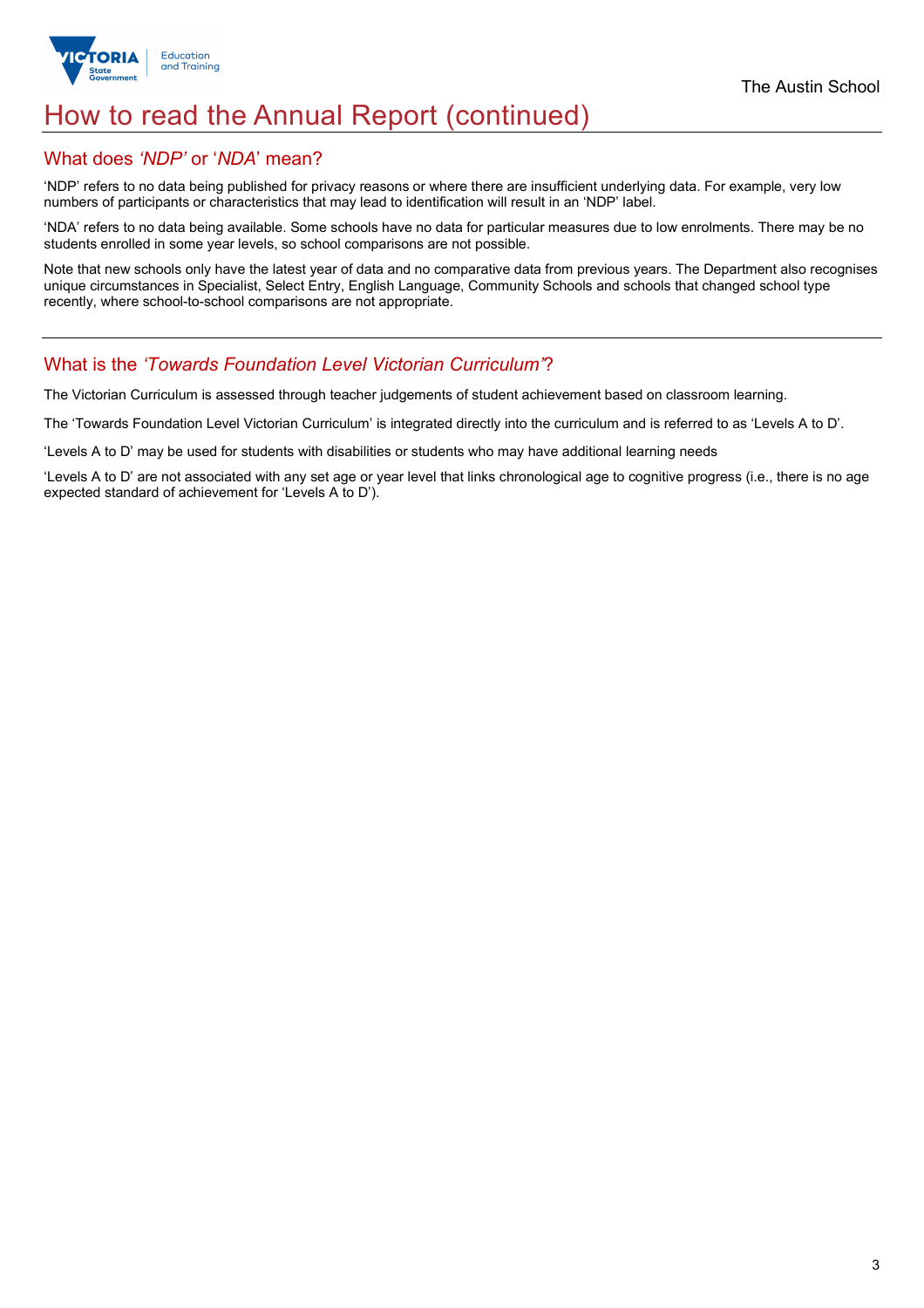

# **About Our School**

# School context

The Austin School is a P-12 school that provides specialised educational programs for children and young people who are patients of Austin Health and Child and Youth Mental Health Services (CYMHS). The school's vision is "Educating the Whole Student". Our mission is Students will engage in a safe and supportive learning environment that will enhance social and emotional skills, relationships and support their transition to education and vocation. The Austin School's values are "Respectful, Inclusive and Curious." All members of our school community are expected to practise and demonstrate these values.

The Austin School is located within the grounds of the Austin Hospital in Heidelberg. The school has an attractive garden setting where students have access to an outdoor area for recreation and socialisation. Most programs take place within the relocatable school buildings provided by the Department of Education and Training; however, teachers also work with students within the Paediatric Ward and the inpatient units within the Marion Drummond Building. The majority of students attending The Austin School have a mental health and/or physical health diagnosis. Young people with mental health diagnoses may present with psychiatric, emotional or behavioural concerns. These students are all clients of Austin CYMHS and teaching staff work collaboratively with CYMHS clinicians as part of a multidisciplinary team.

Students who are Inpatients are enrolled on average between 5 days to 6 weeks, whilst outpatients attend term programs. The inpatient programs include:

- Adolescent Inpatient Unit: young people (13 to 17 years) from the North Western sector of the state.
- Child Inpatient Program (5 to 12 years) state-wide.
- Paediatric Ward (5 to 18 years).
- Royal Talbot Rehabilitation Hospital (13 to 17 years).

Teachers in these inpatient programs work closely with students and their home schools to support their learning whilst in hospital and to develop strategies to support their re-integration back to the home school.

Students who are outpatients of Austin CYMHS can be offered placements in short term programs designed to support their personal and social education and to facilitate a return to an educational or vocational setting. These students may not be attending school or have been identified as at risk of exclusion from schooling. These outpatient programs include:

- Social Education Programs (SEP), primary.
- Social Skills program (SSK), primary.
- Linking Education and Personal Development Program (LEAP), 13-14 years- secondary.
- Return to Education and Vocation (REV), 15-18 years- secondary.

The school also provides an outreach program and consultancy service to schools as requested by Austin CYMHS inpatient and outpatient teams.

The school's modified curriculum is based upon the Victorian Curriculum for students up to an equivalent of Year 10. VCE students and those undertaking alternative courses such as VET, VCAL and the International Baccalaureate are also supported in their learning. It is not possible to provide all subjects in this school so close contact is maintained with home school teachers throughout the admission.

Given the transient nature of the school population and that most students return to their base school, the school does not assess progress against NAPLAN. Individual Education Plans are formulated for the majority of students, with a focus on Literacy, Personal and Social Capabilities. The individual programs in The Austin School collect data around the educational interventions that are designed to re-engage students with the learning process and develop social and emotional skills to re-engage students with their schools and communities.

All teachers meet the registration requirements of the VIT. The school has a time fraction of 14.8 staff; this includes 2 Principal class, 15 teachers and 3 Education support staff. Of the 15 teachers, eight are full-time with five at point 0.8, one at 0.6 and one at .2.

In 2021, program enrolments reached four hundred and sixty seven students of which four hundred attended programs at The Austin School. Sixty seven students received outreach support, fifteen of which were Outreach Liaison. The Covid-19 pandemic also had a significant impact on the functioning of our school in 2021. Outpatient programs and the Ward program ran remotely during Terms 3 and 4, while other Inpatient programs ran on-site all year.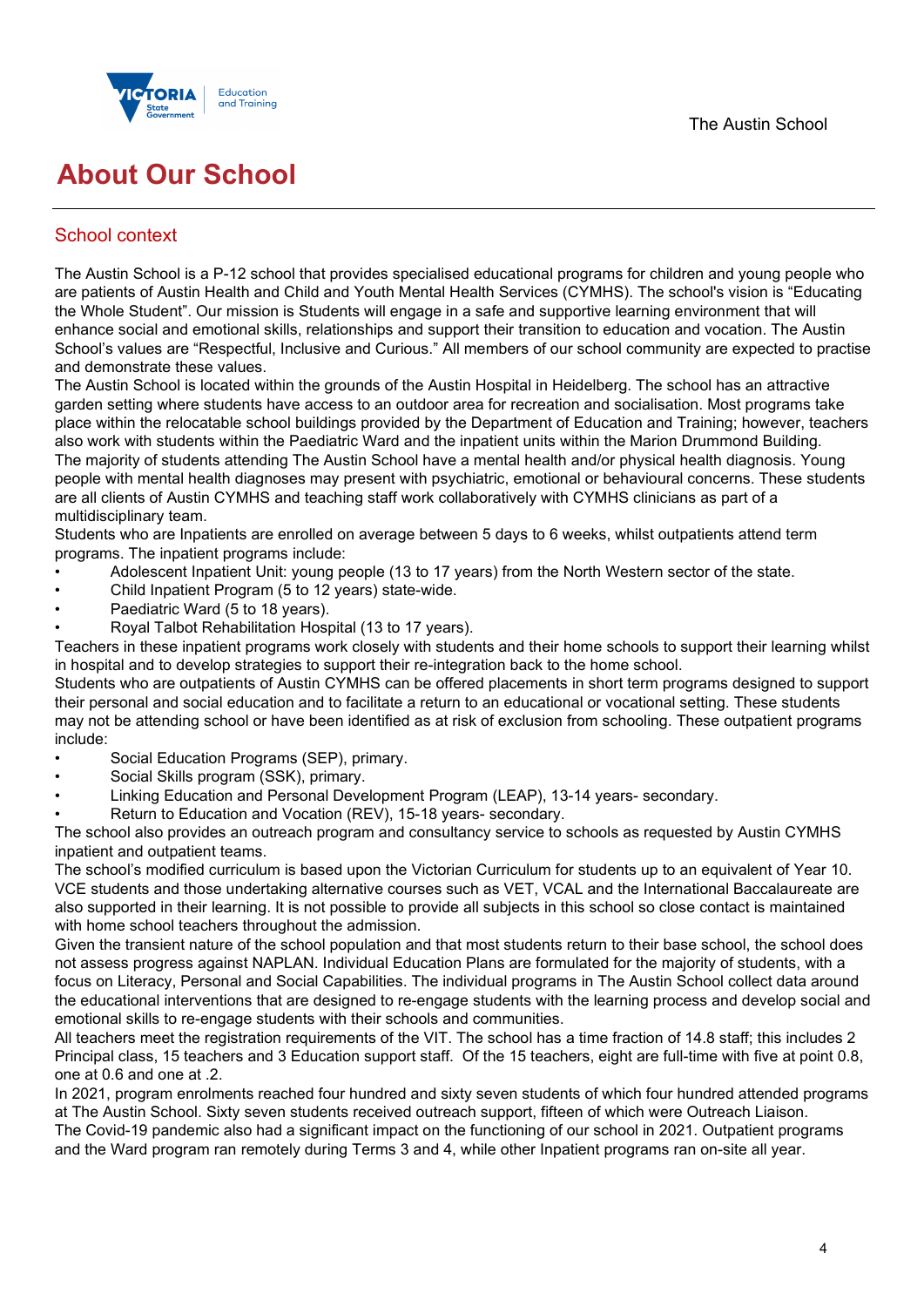

# Framework for Improving Student Outcomes (FISO)

In 2021, The Austin School commenced working on its new School Strategic Plan. The new school goals are: To improve student engagement in learning.

To improve student wellbeing.

In 2021 DET required schools to undertake priority goals. These priority goals focused on learning, engagement and wellbeing as students returned to the classrooms from 2020.

DET Priority Goal 1: Learning, catch-up and extension priority.

Key Improvement Strategy: Embed Coaching and Mentoring structure to strengthen the use of HITS and teaching practice.

FISO Dimension: Building practice excellence.

In 2021, the school worked on developing a new coaching and mentoring structure and process to support staff in their development of the HITS and enhancing teacher practice. Mentors worked individually with staff on their chosen area of focus and undertook a peer observation and reflection process to assist teachers in collecting data on their teaching and use this data to influence changes in their practice. At the end of 2021, teachers reported significant gains in their understanding and use of HITS and confidence in the new process.

DET Priority Goal 2: Happy, active and healthy kids priority.

Key Improvement Strategy: Build staff capacity to collect, analyse, monitor and respond to student engagement data. FISO Dimension: Evaluating impact on learning.

In 2021, the school worked on engagement data and teachers' capacity to analyise and respond to the data. Teachers were able to track growth, while also being flexible in their data collection methods within the context of Covid-19 restrictions. Data tools were implemented, while some programs developed, trialled and implemented new assessment methods. Teachers engaged in ongoing collation of data sets to see the impact of programs on student engagement and learning and teaching teams reviewed and updated their programs taking into consideration the data collected.

DET Priority Goal 3: Connected schools priority.

Key Improvement Strategy: Build staff capacity to engage and support positive parent/school relationships. FISO Dimension: Parents and carers as partners.

In 2021, teachers and program teams worked to enhance the connection our families have with our school. Teachers participated in relevant professional development focusing on family engagement and emotion coaching and used this knowledge to work in sub school groups using reflective practice to critically reflect on their experience and plan ways for further engagement and support. Teachers reflected that this focus enabled them to be increasingly accessible to parents for in the moment support, problem solving and planning.

To support the implementation of these KIS, professional learning teams and peer observation were utilised to ensure teachers were appropriately supported to focus on student achievement and their own teacher practice in both the face to face and remote and flexible learning spaces.

# Achievement

In 2021, teachers refined their assessment tools to capture the learning of students in both the face to face and online learning environments. Teachers also trialled new data tools and evaluated their uses in being able to track student growth. Professional Learning Communities (PLCs) were utilised to support the ongoing collation of data sets to see the impact of programs on student engagement and learning. Having this continual cycle of data collection enabled program teams to review their programs in order to ensure they constantly meet the needs of our students. The focus for 2022 will be to develop our surveys to schools to collect timely feedback from school based staff on the impact of our programs once students return to school and a review of our Individual Education Plans (IEPs) to further enhance the process of developing our learning goals.

Given the transient nature of student enrolments, only students enrolled for 10 days or more are assessed against individual learning goals in the learning areas of English, Personal and Social Capabilities. Achievement data from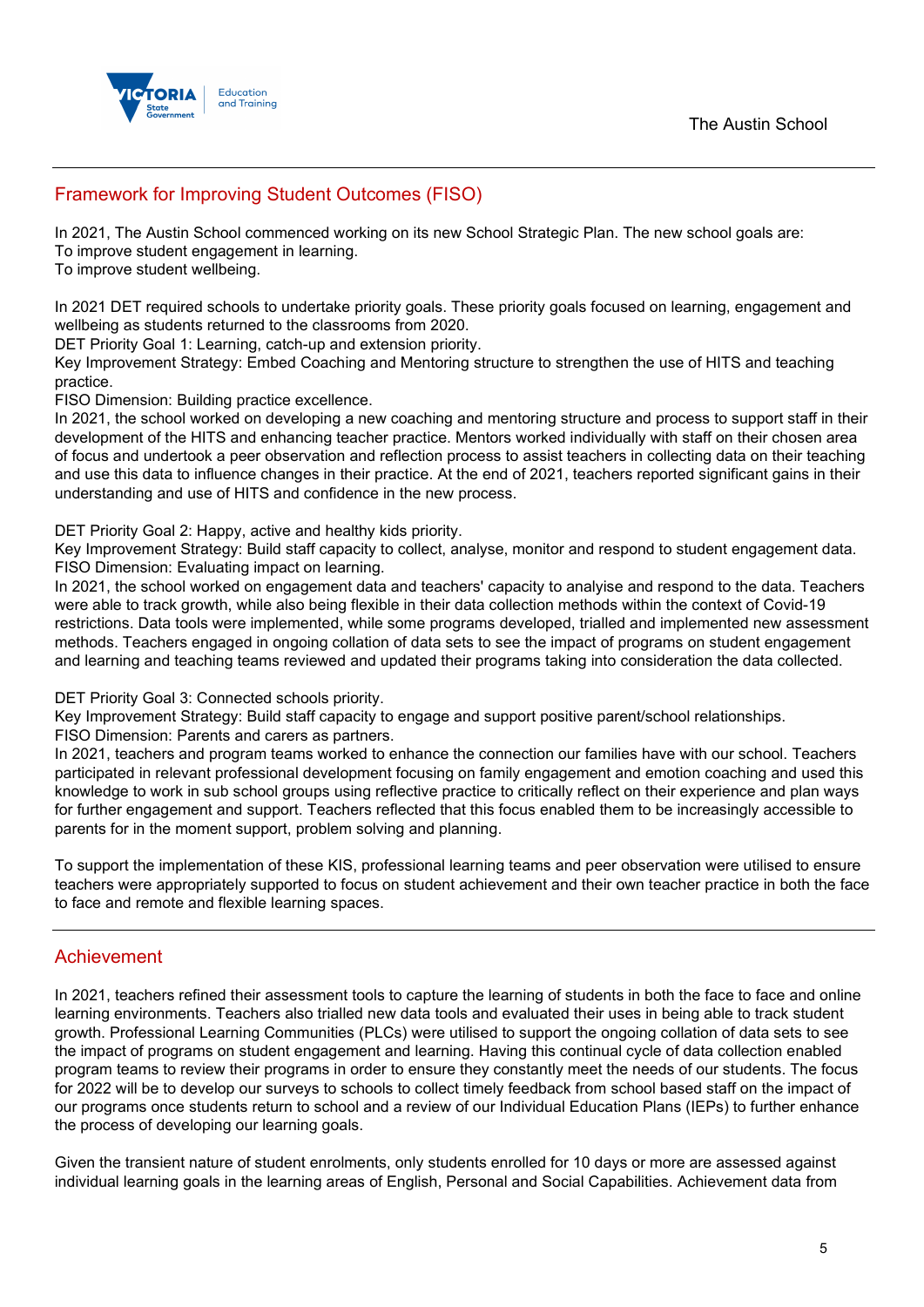

2021 indicates we are on track to meet our SSP target of 95% of students achieving their IEP goals. In 2021, 90% of students achieved all of their IEP goals in English, Personal and Social Capabilities. Attendance data for Outpatient Programs in 2021 was 68%. This is lower than previous years, however due to the nature of restrictions placed on us throughout the Covid-19 pandemic, students struggled to continue to find their motivation as the year progressed. This was also compounded with the expected variance of attendance we usually experience from students due to their general health, wellbeing and mental state.

In 2022, teachers will continue to support students to set relevant and challenging goals. Our expectation is that student IEP goal achievement will increase to 92%. In the area of student attendance teachers will continue to support clinicians and families to encourage students to attend programs. The focus in 2022 will be on supporting students to increase their attendance over their enrolment at The Austin School.

# **Engagement**

In 2021, The Austin School had a 95% success rate for students reengaging in education, vocational or work post enrolment.

Student attendance rates for 2021 was 87% for the whole school, this is 3% lower than previous year. Student attendance rates across the outpatient programs was 68%. This is reflects a 7% decrease in outpatient attendance in 2021 from 2020.

Return to Education and Vocation……………….….72% a 4% increase (2020 68%) Social Education Program……………………………73% a 7% decrease (2020 80%) Linking Education to Personal Development……....53% a 25% decrease (2020 78%) Social Skills………………………………………….…79% a 4% decrease (2020 83%) Inpatient Programs had attendance rates of 100% AIP (2020 100%), 97% CIP (2020 87%) and 100% Wards (2020 100%).

Completion rates for all programs was 96% which is 1% lower than 2020. Rates include:

|                                                               | Adolescent Inpatient Program100%, equal to 2020 (2020 100%)                          |
|---------------------------------------------------------------|--------------------------------------------------------------------------------------|
|                                                               |                                                                                      |
| Return to Education and Vocation 87% a 4% increase (2020 83%) |                                                                                      |
|                                                               |                                                                                      |
|                                                               |                                                                                      |
|                                                               | LEAP……………………………………………………72% a 18% decrease (2020 90%)                                |
|                                                               | Student ettendence and completion retea continue to be a shallenge, however they rej |

Student attendance and completion rates continue to be a challenge, however they reflect the complexity of the student cohort targeted by The Austin School programs. In 2021 a number of transition initiatives were implemented to support students to transition into our outpatient programs and back into their home school. This was particularly challenging in Terms 2, 3 and 4 with changes to on-site and remote learning. Term 4 was particularly challenging for some students after the extended periods of lockdown and remote learning. In 2022, The Austin School will continue to focus on how programs can better engage and address the learning and wellbeing needs of our students.

# **Wellbeing**

In 2021, we explored how The Austin School could enhance the parent and school relationship by enhancing opportunities for families to engage with our service. Teachers worked to support families in expressing their needs to schools and ensuring the child was constantly the focus of all decisions. Given the nature of 2021, teachers also prioritised how they could support the learning and wellbeing of our young people so they are resilient and have successful transitions back into education or vocation. Over the year, staff participated in various professional development activities and worked in professional learning communities to enhance their knowledge, skills and capabilities.

The Austin School Students' Attitude to School Survey data indicates high levels of satisfaction with an overall average response above 4. Student Morale and School Connectedness was high in all programs. Scores on student safety and inappropriate behaviour were low in all programs.

The Austin School Parent opinion survey indicated parents are positive about their child's learning, about the teaching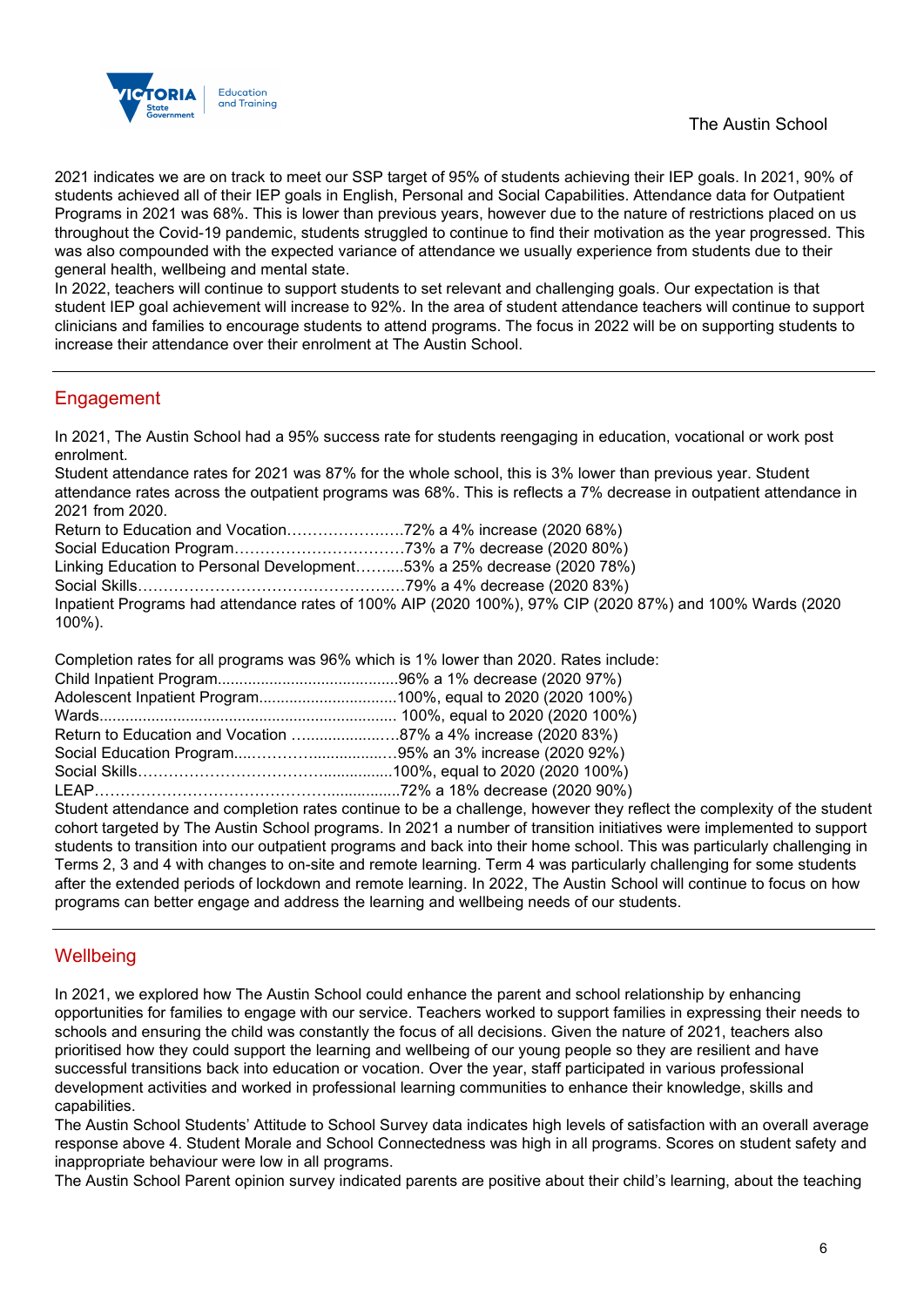

at this school and about our school.

In 2021 The Austin School facilitated one formal professional development session. Most schools opted to cancel their in school sessions and other workshops planned in conjunction with the AEU were also cancelled due to lockdown restrictions. The one session that was presented received very positive feedback from all staff who attended. Throughout 2021 The Austin School participated in a number of secondary consult sessions with our school networks in conjunction with DET and CYMHS. This was an opportunity for our staff to enhance the knowledge and strategies of our teaching partners in mainstream schools to support the wellbeing of all students.

### Finance performance and position

By the end of 2021, The Austin School was in a strong financial position, finishing the year with a surplus. The Austin School completed planned minor works which were postposed from 2020 which included upgrades to the staffroom, art room and storage families. The school also recorded lower than usual spending, with limited school programs expenditure due to remote learning and Covid-19 restrictions. Student funding is allocated termly and confirmed based on a one-month census each term. In 2021 our confirmed budget decreased each term, an overall decrease of \$151,108. Due to the fluctuating nature of our students, the school also factors in an additional possible budget fluctuation of \$120,000. The remining decrease was offset by the reduced spending in other areas of the school and this ensured the school ended 2021 in an overall positive financial position.

Our equity funding (\$5,000) was used to support student learning through the purchase of sensory resources within programs.

The school will use our surplus to address some significant minor works that need completing over the next four years. These funds will ensure school facilities; equipment and services are relevant and conducive to the students and programs offered at The Austin School.

In 2022 this will include:

- Upgrading our IT storage facilities and equipment.
- Updated classrooms to ensure there are spaces for students to take breaks when elevated in mood.
- Updating the grounds and landscaping of areas impacted from minor building works.
- Developing a new outdoor learning space and garden area.

**For more detailed information regarding our school please visit our website at <https://austinschool.vic.edu.au/>**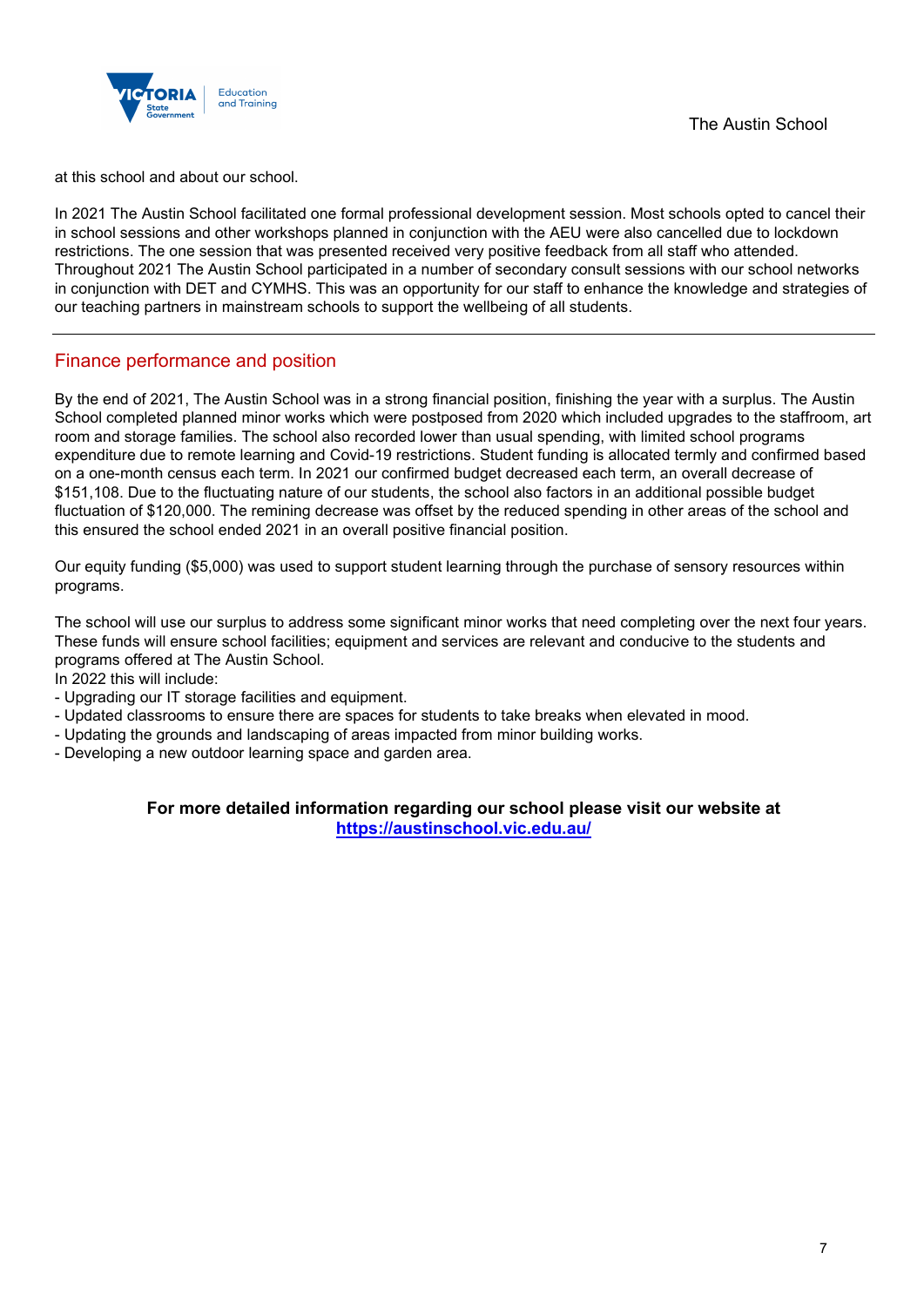

# **Performance Summary**

The Performance Summary for government schools provides an overview of how this school is contributing to the objectives of the Education State and how it compares to other Victorian government schools.

All schools work in partnership with their school community to improve outcomes for children and young people. Sharing this information with parents and the wider school community helps to support community engagement in student learning, a key priority of the Framework for Improving Student Outcomes.

Refer to the 'How to read the Annual Report' section for help on how to interpret this report.

# SCHOOL PROFILE

#### **Enrolment Profile**

A total of 0 students were enrolled at this school in 2021, 0 female and 0 male.

NDA percent of students had English as an additional language and NDA percent were Aboriginal or Torres Strait Islander.

#### **Overall Socio-Economic Profile**

The overall school's socio-economic profile is based on the school's Student Family Occupation and Education index (SFOE).

SFOE is a measure of socio-educational disadvantage of a school, based on educational and employment characteristics of the parents/carers of students enrolled at the school. Possible SFOE band values are: Low, Low-Medium, Medium and High. A 'Low' band represents a low level of socio-educational disadvantage, a 'High' band represents a high level of socio-educational disadvantage.

This school's SFOE band value is: NDA

#### **Parent Satisfaction Summary**

The percent endorsement by parents on their school satisfaction level, as reported in the annual Parent Opinion Survey.

Percent endorsement indicates the percent of positive responses (agree or strongly agree) from parents who responded to the survey.



#### **School Staff Survey**

The percent endorsement by staff on School Climate, as reported in the annual School Staff Survey.

Percent endorsement indicates the percent of positive responses (agree or strongly agree) from staff who responded to the survey. Data is suppressed for schools with three or less respondents to the survey for confidentiality reasons.

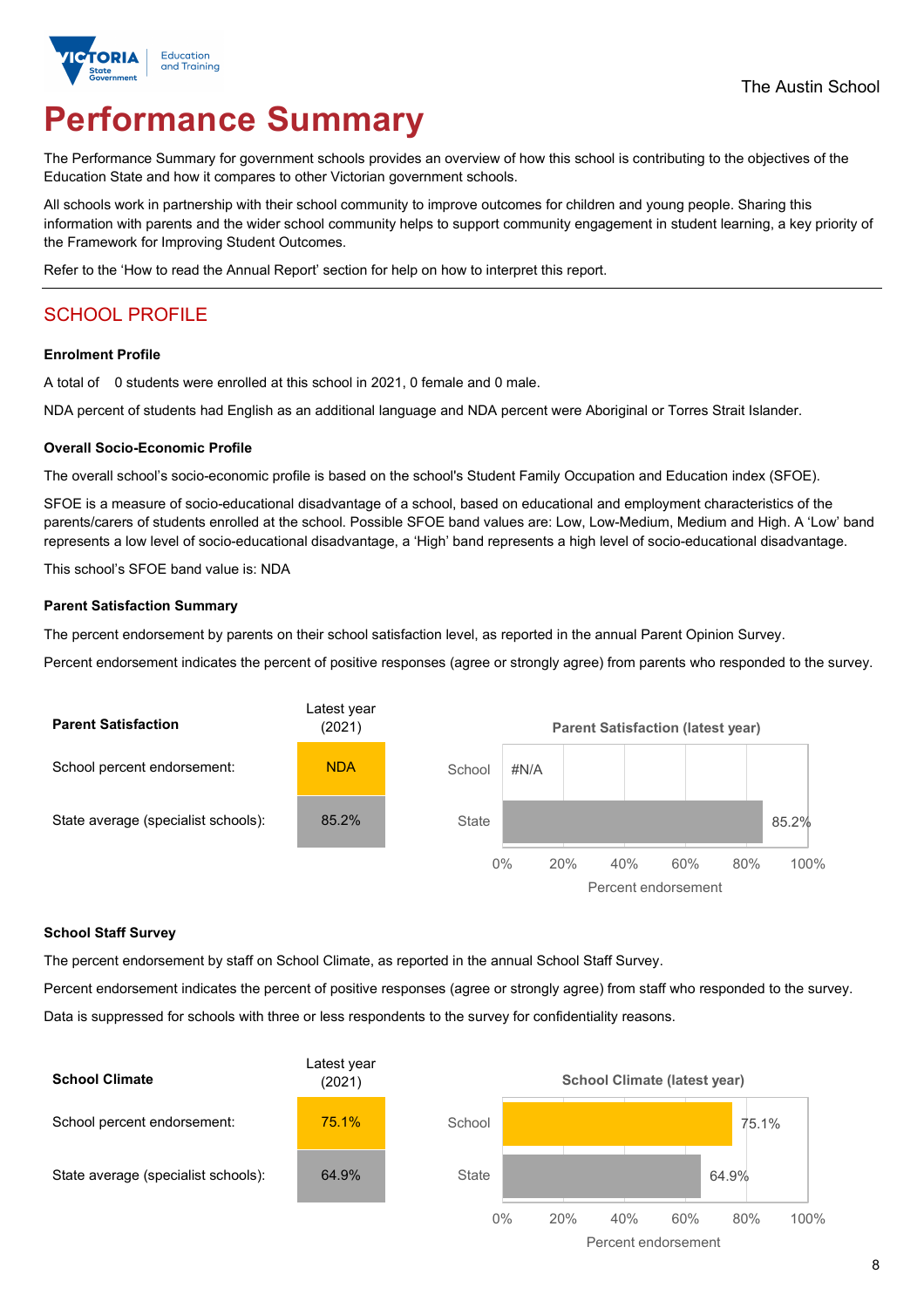

# ACHIEVEMENT

### **Teacher Judgement of student achievement**

Percent of results at each achievement level in English and Mathematics.

### **English**

| Achievement<br>Level | Latest year<br>(2021) |                               |       |     | <b>English (Latest year)</b> |     |     |      |
|----------------------|-----------------------|-------------------------------|-------|-----|------------------------------|-----|-----|------|
| A                    | <b>NDA</b>            | Α                             | #N/A  |     |                              |     |     |      |
| B                    | <b>NDA</b>            | B                             | #N/A  |     |                              |     |     |      |
| C                    | <b>NDA</b>            | C                             | #N/A  |     |                              |     |     |      |
| D                    | <b>NDA</b>            | D                             | #N/A  |     |                              |     |     |      |
| 0.5                  | <b>NDA</b>            | 0.5                           | #N/A  |     |                              |     |     |      |
| F to F.5             | <b>NDA</b>            | F to F.5                      | #N/A  |     |                              |     |     |      |
| 1 to 1.5             | <b>NDA</b>            | 1 to 1.5                      | #N/A  |     |                              |     |     |      |
| 2 to 2.5             | <b>NDA</b>            | 2 to 2.5                      | #N/A  |     |                              |     |     |      |
| 3 to 3.5             | <b>NDA</b>            | 3 to 3.5                      | #N/A  |     |                              |     |     |      |
| 4 to 4.5             | <b>NDA</b>            | 4 to 4.5                      | #N/A  |     |                              |     |     |      |
| 5 to 5.5             | <b>NDA</b>            | Achievement Level<br>5 to 5.5 | #N/A  |     |                              |     |     |      |
| 6 to 6.5             | <b>NDA</b>            | 6 to 6.5                      | #N/A  |     |                              |     |     |      |
| 7 to 7.5             | <b>NDA</b>            | 7 to 7.5                      | #N/A  |     |                              |     |     |      |
| 8 to 8.5             | <b>NDA</b>            | 8 to 8.5                      | #N/A  |     |                              |     |     |      |
| 9 to 9.5             | <b>NDA</b>            | 9 to 9.5                      | #N/A  |     |                              |     |     |      |
| 10 to 10.5           | <b>NDA</b>            | 10 to 10.5                    | #N/A  |     |                              |     |     |      |
| 11 to 11.5           | <b>NDA</b>            | 11 to 11.5                    | #N/A  |     |                              |     |     |      |
| <b>NA</b>            | <b>NDA</b>            | <b>NA</b>                     | #N/A  |     |                              |     |     |      |
|                      |                       |                               | $0\%$ | 20% | 40%                          | 60% | 80% | 100% |

#### Percent of results

#### **Mathematics**

| Achievement<br>Level | Latest year<br>(2021) |                   |            |       |     |     | <b>Mathematics (Latest year)</b> |     |      |
|----------------------|-----------------------|-------------------|------------|-------|-----|-----|----------------------------------|-----|------|
| A                    | <b>NDA</b>            |                   | A          | #N/A  |     |     |                                  |     |      |
| B                    | <b>NDA</b>            |                   | B          | #N/A  |     |     |                                  |     |      |
| С                    | <b>NDA</b>            |                   | C          | #N/A  |     |     |                                  |     |      |
| D                    | <b>NDA</b>            |                   | D          | #N/A  |     |     |                                  |     |      |
| 0.5                  | <b>NDA</b>            |                   | 0.5        | #N/A  |     |     |                                  |     |      |
| F to F.5             | <b>NDA</b>            |                   | F to F.5   | #N/A  |     |     |                                  |     |      |
| 1 to 1.5             | <b>NDA</b>            |                   | 1 to 1.5   | #N/A  |     |     |                                  |     |      |
| 2 to 2.5             | <b>NDA</b>            | Achievement Level | 2 to 2.5   | #N/A  |     |     |                                  |     |      |
| 3 to 3.5             | <b>NDA</b>            |                   | 3 to 3.5   | #N/A  |     |     |                                  |     |      |
| 4 to 4.5             | <b>NDA</b>            |                   | 4 to 4.5   | #N/A  |     |     |                                  |     |      |
| 5 to 5.5             | <b>NDA</b>            |                   | 5 to 5.5   | #N/A  |     |     |                                  |     |      |
| 6 to 6.5             | <b>NDA</b>            |                   | 6 to 6.5   | #N/A  |     |     |                                  |     |      |
| 7 to 7.5             | <b>NDA</b>            |                   | 7 to 7.5   | #N/A  |     |     |                                  |     |      |
| 8 to 8.5             | <b>NDA</b>            |                   | 8 to 8.5   | #N/A  |     |     |                                  |     |      |
| 9 to 9.5             | <b>NDA</b>            |                   | 9 to 9.5   | #N/A  |     |     |                                  |     |      |
| 10 to 10.5           | <b>NDA</b>            |                   | 10 to 10.5 | #N/A  |     |     |                                  |     |      |
| 11 to 11.5           | <b>NDA</b>            |                   | 11 to 11.5 | #N/A  |     |     |                                  |     |      |
| <b>NA</b>            | <b>NDA</b>            |                   | <b>NA</b>  | #N/A  |     |     |                                  |     |      |
|                      |                       |                   |            | $0\%$ | 20% | 40% | 60%                              | 80% | 100% |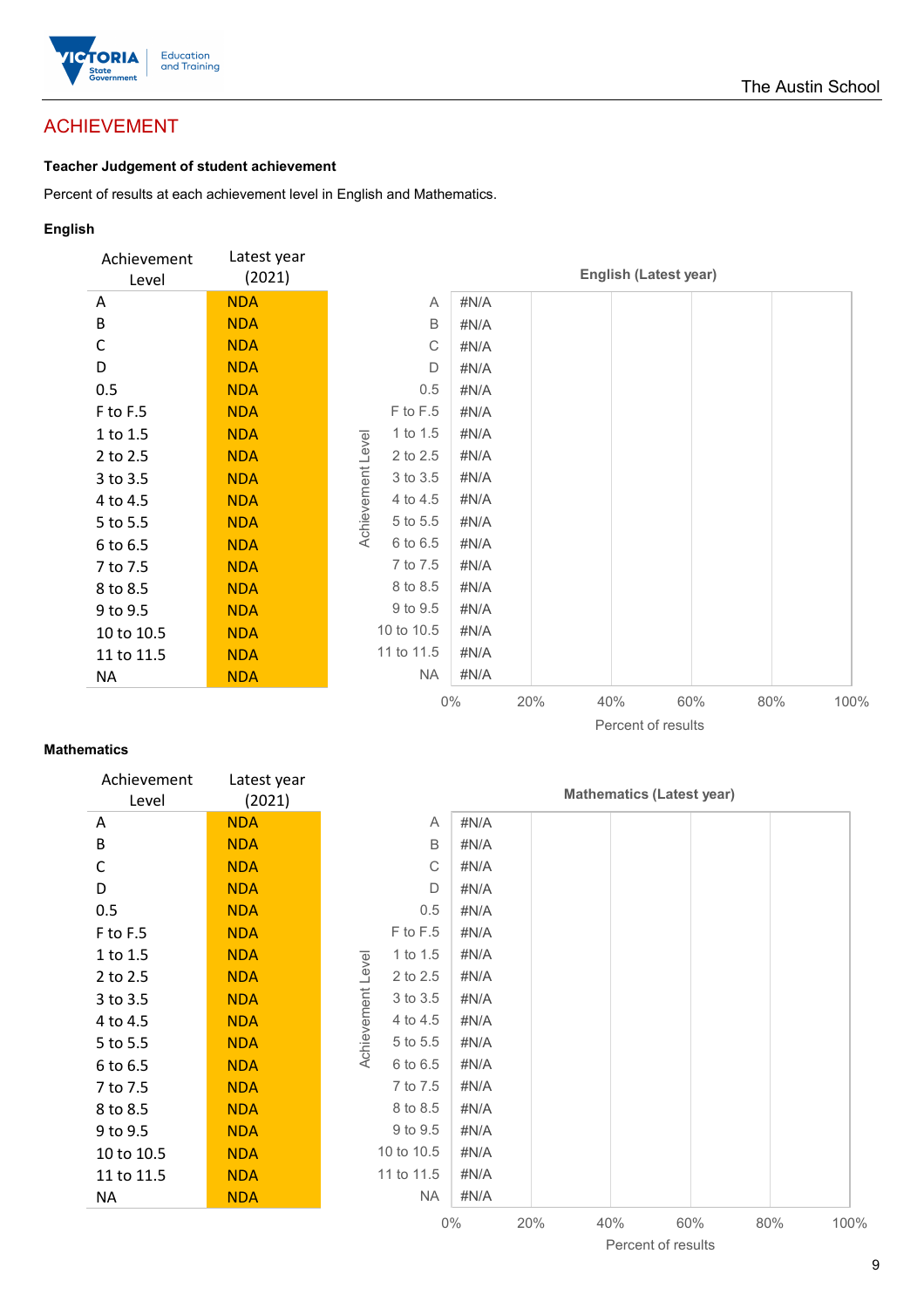

#### **Average Number of Student Absence Days**

Absence from school can impact on students' learning. Common reasons for non-attendance include illness and extended family holidays. Absence data in 2020 and 2021 may have been influenced by COVID-19.

| <b>Student Absence</b>                 | 2018       | 2019       | 2020       | 2021       | 4-vear<br>average |
|----------------------------------------|------------|------------|------------|------------|-------------------|
| School average number of absence days: | <b>NDA</b> | <b>NDA</b> | <b>NDA</b> | <b>NDA</b> | <b>NDA</b>        |

#### **Students exiting to further studies or full-time employment**

Percentage of students going on to further studies or full-time employment.

Note: This measure refers to data from the previous calendar year. Data excludes destinations recorded as 'Unknown'.

| <b>Student Exits</b>                                      | 2018       | 2019       | 2020       | 2021       | 4-vear<br>average |
|-----------------------------------------------------------|------------|------------|------------|------------|-------------------|
| School percent of students with positive<br>destinations: | <b>NDA</b> | <b>NDA</b> | <b>NDA</b> | <b>NDA</b> | <b>NDA</b>        |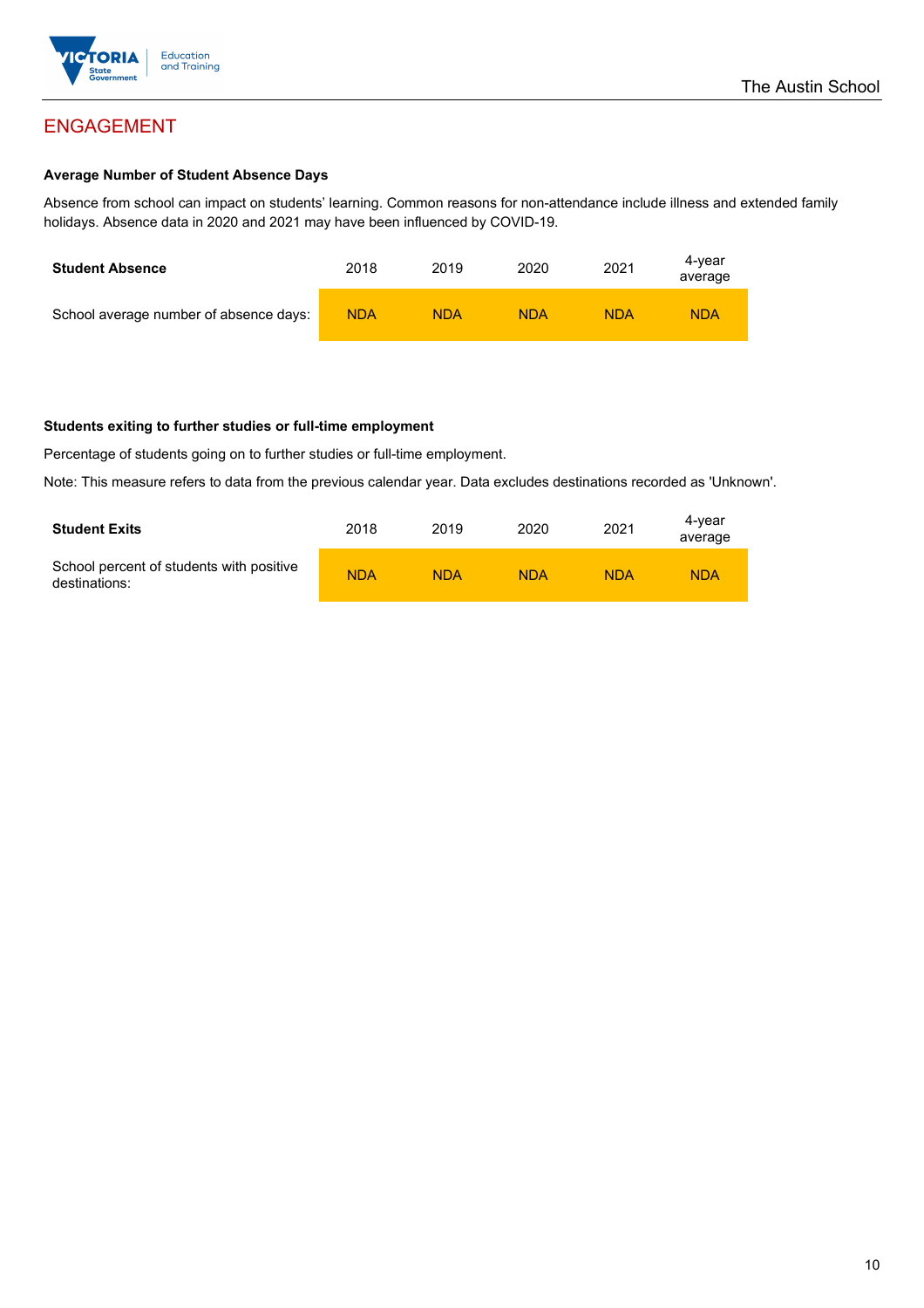

# **Financial Performance and Position**

FINANCIAL PERFORMANCE - OPERATING STATEMENT SUMMARY FOR THE YEAR ENDING 31 DECEMBER, 2021

| <b>Revenue</b>                        | <b>Actual</b> |
|---------------------------------------|---------------|
| <b>Student Resource Package</b>       | \$2,727,734   |
| <b>Government Provided DET Grants</b> | \$262,472     |
| Government Grants Commonwealth        | \$630         |
| <b>Government Grants State</b>        | \$2,506       |
| Revenue Other                         | \$3,378       |
| <b>Locally Raised Funds</b>           | \$1,287       |
| <b>Capital Grants</b>                 | \$0           |
| <b>Total Operating Revenue</b>        | \$2,998,006   |

| Equity <sup>1</sup>                                 | <b>Actual</b> |
|-----------------------------------------------------|---------------|
| Equity (Social Disadvantage)                        | \$5,000       |
| Equity (Catch Up)                                   | \$0           |
| <b>Transition Funding</b>                           | \$0           |
| Equity (Social Disadvantage - Extraordinary Growth) | \$0           |
| <b>Equity Total</b>                                 | \$5,000       |

| <b>Expenditure</b>                    | <b>Actual</b> |
|---------------------------------------|---------------|
| Student Resource Package <sup>2</sup> | \$1,979,824   |
| Adjustments                           | \$0           |
| <b>Books &amp; Publications</b>       | \$0           |
| Camps/Excursions/Activities           | \$0           |
| <b>Communication Costs</b>            | \$6,216       |
| Consumables                           | \$29,515      |
| Miscellaneous Expense <sup>3</sup>    | \$5,377       |
| Professional Development              | \$9,279       |
| Equipment/Maintenance/Hire            | \$13,130      |
| <b>Property Services</b>              | \$54,249      |
| Salaries & Allowances <sup>4</sup>    | \$84,694      |
| <b>Support Services</b>               | \$3,752       |
| Trading & Fundraising                 | \$1,062       |
| Motor Vehicle Expenses                | \$2,731       |
| Travel & Subsistence                  | \$23,284      |
| Utilities                             | \$6,285       |
| <b>Total Operating Expenditure</b>    | \$2,219,399   |
| <b>Net Operating Surplus/-Deficit</b> | \$778,607     |
| <b>Asset Acquisitions</b>             | \$291,166     |

(1) The equity funding reported above is a subset of the overall revenue reported by the school.

(2) Student Resource Package Expenditure figures are as of 25 Feb 2022 and are subject to change during the reconciliation process.

(3) Miscellaneous Expenses include bank charges, administration expenses, insurance and taxation charges.

(4) Salaries and Allowances refers to school-level payroll.